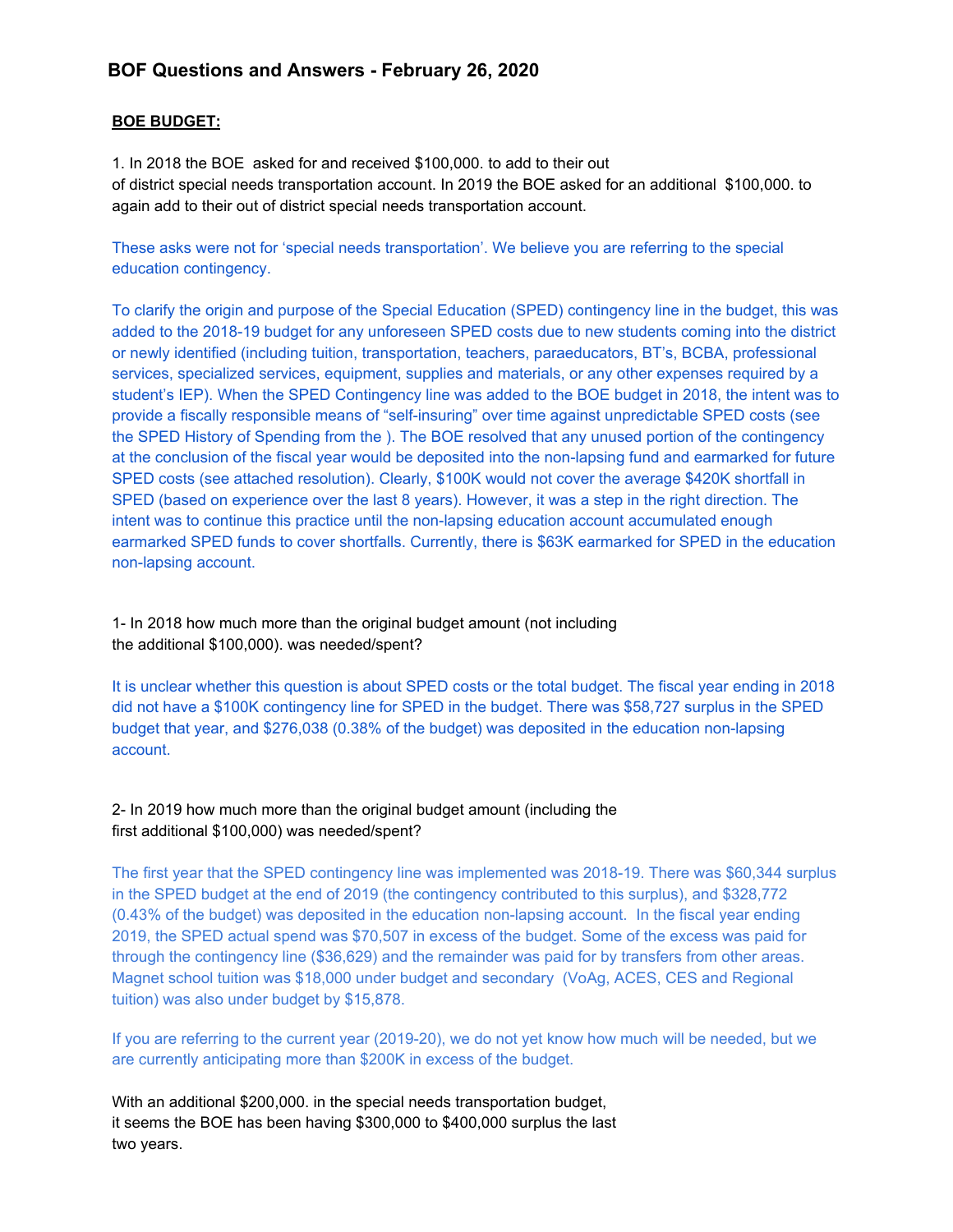The average for the last two years is \$302,405; \$328,772 for last year and \$276,038 for the year prior. (Again, not transportation)

The SPED Contingency line was first included in the budget in the 2018-19 fiscal year. As noted elsewhere, history indicates that this contingency is not likely to cover the fluctuations in unanticipated SPED costs. However, in the first year, only \$36,629 of the contingency line was used because savings in other lines of the budget allowed transfer of money to cover SPED excess costs. and \$63,000 was earmarked for future SPED costs in the education non-lapsing fund.

Every year, there are usually funds left at the end of the budget year. This is the result of careful planning to avoid running in the red. Having a small positive balance is desirable and dependent on:

a. Precision in projecting a budget a year before it is all applied;

b. Unusually positive outcomes – fewer unanticipated events (such as weather, equipment failure) and changes in staffing or delays in hiring. These can fluctuate from year-to-year and are usually out of our control.

How the unknowns play out – staff turnover, repairs, weather clean-up, energy costs, SPED – are all risks that are built in to the budget. SPED costs hold the most risk, running \$1M over budget in two of the last five years.

The educational non-lapsing fund was set up by the BOF as a means of encouraging the BOE to save surpluses at the end of the year rather than use as much as possible to pay down the following year's supplies (for example). A variance of 1-2% in the planned budget versus spending is not unusual. The surpluses at the end of the year have historically been less than 1%.

| Money Remaining at the End of the Budget Year                       |                        |                      |                        |                         |                          |  |  |  |  |  |  |
|---------------------------------------------------------------------|------------------------|----------------------|------------------------|-------------------------|--------------------------|--|--|--|--|--|--|
|                                                                     | 2014-15                | 2015-16              | 2016-17                | 2017-18                 | 2018-19                  |  |  |  |  |  |  |
| <b>District</b><br>$\frac{6}{6}$ of<br>operating<br><b>Budget</b> ) | \$12,909<br>$(0.01\%)$ | \$2,533<br>$(0.0\%)$ | \$97,942<br>$(0.13\%)$ | \$276,038<br>$(0.38\%)$ | *\$328,772<br>$(0.43\%)$ |  |  |  |  |  |  |
| <b>Unanticipated</b><br><b>SPED costs</b>                           | (\$409,933)            | (\$1,096,017)        | \$58,727               | (\$1,269,529)           | *\$60,344                |  |  |  |  |  |  |

In 2016/17 the out of district transportation cost was listed as \$1,064,744.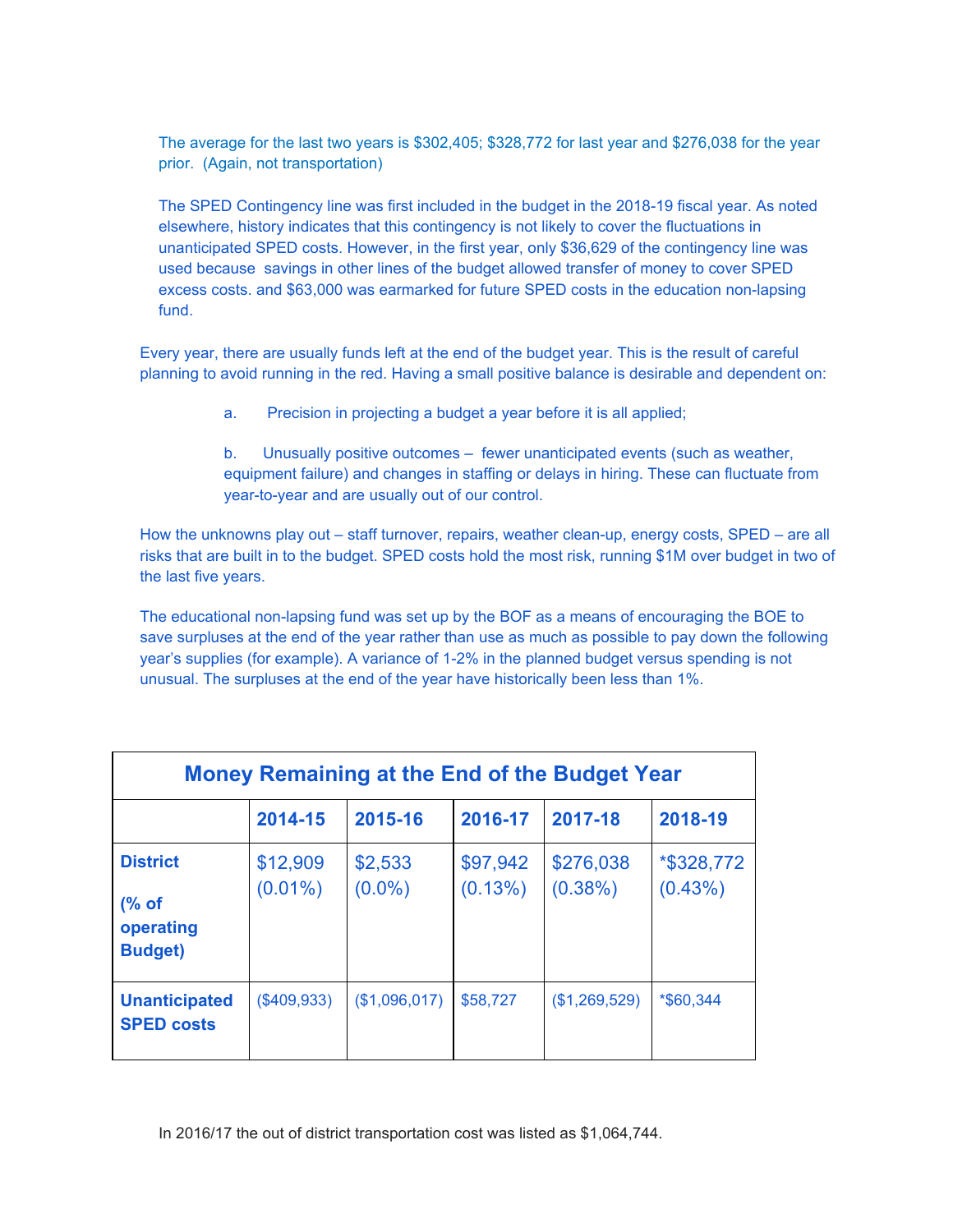In 2016-17 the cost was \$809,966, (page 214 of the approved operating budget for 2019-20)

In 2017/18 the out of district transportation cost was listed as \$694,706. Was there really a \$370,038 savings?

The difference in expended for these years was \$115,260. Keep in mind that special education transportation changes from year to year based on the placements of students, whether we can combine students/routes, students graduating out and of course, new students. The distribution of the excess cost grant revenue also has an effect on actual expenditures if the overall cost of educating that student exceeds four and a half times our average per pupil cost. In some cases if we combine a route for efficiency it could prevent a student from exceeding the threshold.

In 2018/19 the out of district transportation cost was listed as \$660,296. Was there an additional \$ 34,410 savings?

This is the difference in expended for these two years. However, it may be viewed as savings but it is not something that will continue to carry forward for the reasons enumerated in the above question. Transportation and tuition have always been perhaps the most volatile accounts in the special education department as one or two out placements can carry a rather large price tag.

In 2019/20 the out of district transportation cost was listed as \$671,977. an additional \$11,681 cost vs 2018/19.

Correct.

In 2020/21 the out of district transportation cost is listed as \$698,390. an additional \$26,413 cost vs 2019/20. If this is correct, there is an overall savings of \$366,354 from 2016/17 to 2020/21.

The reduction in cost from 2020-21 requested to the 2016-17 expended is \$111,576. (\$809,966 for 2016-17 and \$698,390 for 2020-21, page 173 of the current requested budget to page 214 of the current approved operating budget.)

3- Why was there a need for the additional \$100,000 added in 2018/ and another \$100,000 added again in 2019?

Assuming you are referring to the SPED Contingency line, this line has been added to the budget as a means of mitigating year to year volatility in SPED costs. As can be seen on page 17 of the budget, SPED costs have risen significantly over time, and as can be seen by the SPED History of Spending (at the end of this document), these costs can be difficult to predict, averaging more than \$400K in unanticipated costs per year over the last 8 years. The addition of \$100K in contingency, while not fully addressing the projected risk, helps to mitigate the fluctuations and disruption in other accounts.

Additionally, the BOE's resolution to place any unused portion of the contingency into the education non-lapsing account, earmarked for SPED costs, will help alleviate future excess costs in SPED.

4- This being the fourth year of a five year contract with Allstar transportation, Have the BOE put the contract out to bid yet per BOE policy? The 2020-21 year is officially the 4th year of the contract. It is too early for the bid.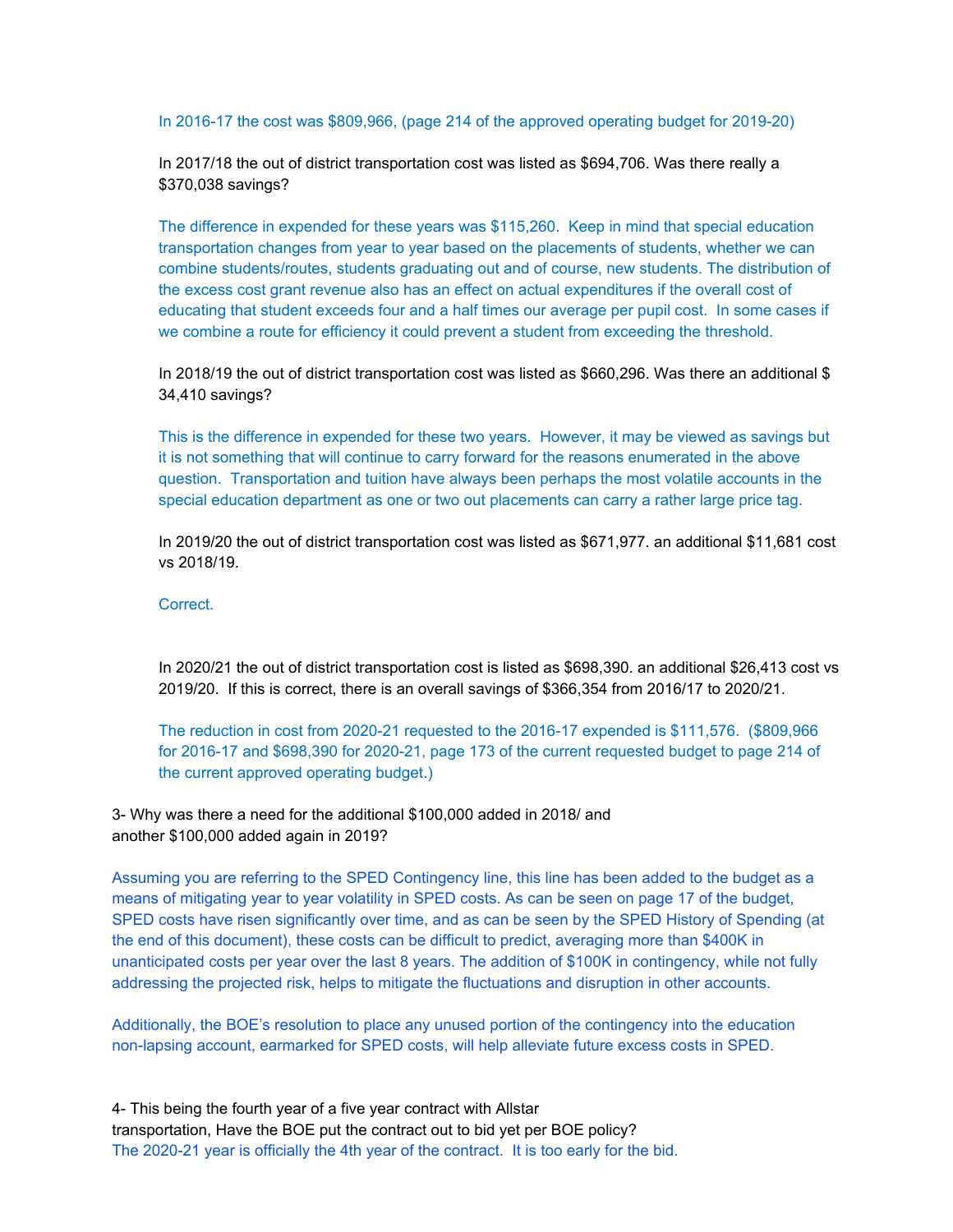5-Re: shared services - no new initiatives were proposed for this year. Were there ideas that were rejected? If yes, which ones and why?

There were no no initiatives regarding shared services with the Town, as we already share multiple services at that level, including a Purchasing Agent. However, we share services between districts, such as some transportation of students, as well as "in house" staffing between schools. All of these result in cost savings.

6-There is a \$341k increase in benefits costs for this year, driven by a \$237k increase in medical. How does the overall increase compare to prior years? What's driving the increase in medical year over year? Does it imply anything for the future or is it unpredictable year-to-year?

We have been very fortunate with our experiences with our combined self insurance fund for medical and dental benefits. Where many other Towns were dealing with double digit increases based on their medical claims and their funding arrangements ours has not exceeded 3% in the last four years and has actually declined in the two prior years. ( -1.5% and -7.4%) It is accurate to say the fund has been very stable and the future funding requirements, absent any new mandates, should be in the same range as our historical experience. Our total funding requirements are currently less than they were in 2017-18. The current increase has been reviewed and approved by the Employee Benefits Management Board and our consultant as prudent in order to maintain a sufficient overall balance for the fund.

7-What will be the impact of going down by one assistant principal at the high school? How will the work be distributed to remaining administrators? Is this at all related to hiring a curriculum director two years ago?

The enrollment decrease at the HS warrants decreases in staffing, including administration. There were only two Asst Principals when there were over 1600 students and moved to three Ass't Principals when enrollment continued to increase (an addition to the HS was built as a response to that increase in 2010).. Over time, we maintained the administrative staffing levels to support the changes to teacher evaluation, even when enrollment began decreasing. Further, we added a new SPED supervisor (administrator) for 9-12 which provided an additional level of support including staff evaluation.

The reduction of an Assistant Principal has nothing to do with the hiring of a Director of Teaching and Learning, as this reduction would have occurred due to enrollment at the HS. Decisions are made in the best interest of the district needs and students when we make staffing adjustments.

8-Middle Gate 3rd grade - current plan includes eliminating a teacher for next year, driving a substantial increase in class sizes (from 19/20 to 24/25, which is the high end of the class size guideline). This is a good bit higher than all other elementary schools. Why are we pushing the high end of the guideline in this case when similarly-sized classes in other schools are often handled by 4 teachers?

As was stated at a BOE meeting and reiterated by the Principal of Middle Gate, we monitor classes that reach the high end of the class size guideline. In this case, if another teacher were added, it would actually bring the class size average at Middle Gate lower than the other schools at the 3rd grade level, which is why it is always challenging (often impossible) to have every school in complete alignment. We have guidelines for a reason and must make decisions in alignment with those expectations.

If we go over in one class, we might decide to get a para in that room to support the teacher. If these numbers change dramatically in the early summer, we could make a decision to add a teacher. However, we would never make a change late in the season after students are placed with their teachers.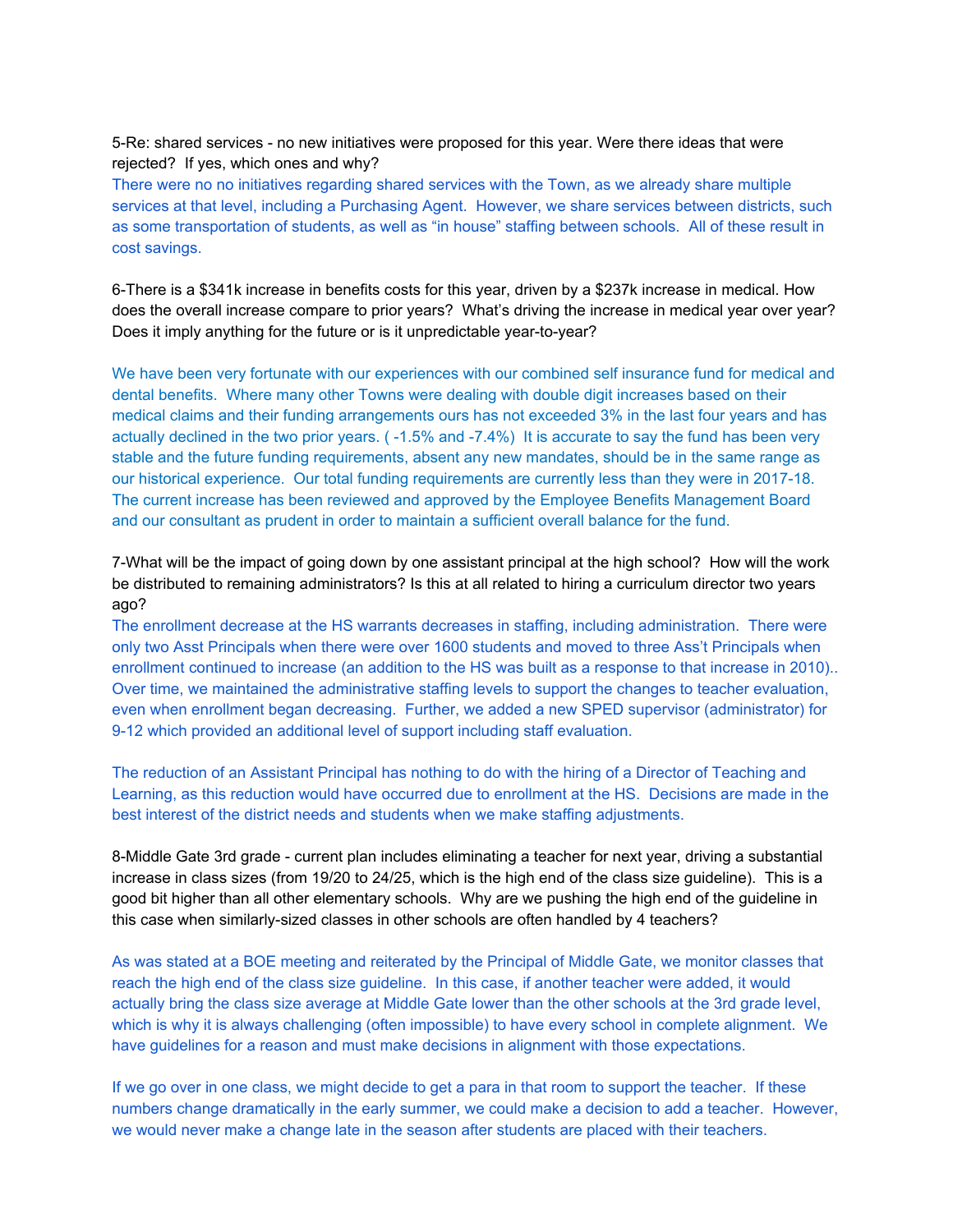On average, Middle Gate is at 16.8 average K-2 and 22 average for grades 3-4 in class average for 2020-21 (as seen on the bottom of the chart on page 44).

9-Reduction in phys Ed teachers at the elementary level - can you explain? There's been a lot of talk about reduction in music teachers but haven't heard as much about Phys Ed.

Losing total .6 (which is across all buildings). Buildings that used to share the PE are no longer sharing. Hawley and Head O' Meadow will have 1.0 FTE PE for the building. Larger buildings such as Middle Gate and Sandy Hook will have 1.5 PE each (no sharing). The program delivery will remain the same.

10-Could we get further detail on pupil service increase. It looked as if the number of special ed students hadn't increased. I could have easily missed something.

Pupil Personnel has increased due to the inclusion of two counselors and a 0.4 Social Worker that were previously in place and funded by a grant that is expiring.

The number of SPED students (which is different from special education) has actually increased since the budget was submitted. On page 130, SPED population was identified as 595 students in the current year. However, since then we are over the anticipated 621, and this continues to grow and will throughout the remainder of the year.

11-Has the decreased enrollment affected the bus needs? Do we need as many busses?

In 2016-17 we were running 42.5 busses on a three tier system which required six and one half hours of running time. In 2017-18 we switched to a two tier system which started the day about one hour later and requires five and a half hours of running time. The bus contract was renegotiated with these provisions in mind. The two tier bus cost is \$5,369 less per bus. The compression of time required 3.5 additional busses to cover the geography in the reduced time period. The additional buses were covered by the daily cost reduction for a no cost solution to this bussing arrangement.

Since we went to the two-tier system with the elementary shuttle arrangement, all buses are running at a greater capacity with significant time constraints between the tiers in order to maintain the prior dismissal time. Routes cannot be consolidated as such would require more time between tiers and affect numerous routes.

Additionally, Newtown is one of the largest towns in Connecticut, and population density is low. Because of this, bus routes in Newtown are longer on average than many surrounding towns. Reducing the number of buses, even if technically feasible (based on passenger load), would likely increase ride lengths.

12-Other accounts has a sizeable decrease of \$386K. What helped cause the reduction? Are we doing something more efficiently?

Professional services, Property Services, Supplies, Equipment and Other, account for this decrease. Annually during budget development all accounts are reviewed and needs are assessed. Simply stated the budget is not an increase to the prior budget but a review of all accounts with current projections included and a reasonable estimate of what is needed for next year. We are doing things more efficiently which contributes to our ability to reduce accounts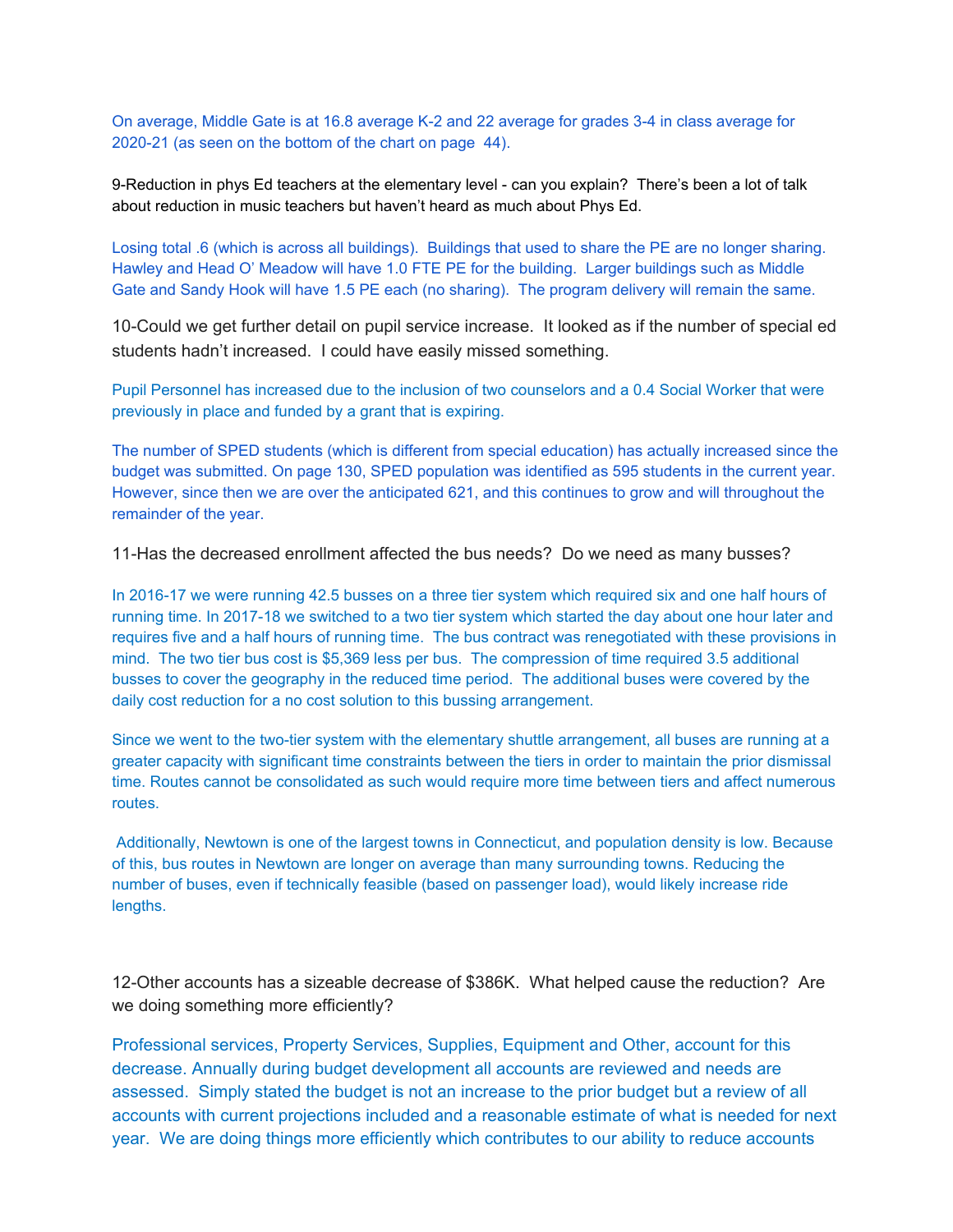moving forward. Expected levels of required professional services are estimated based on contracts that are due, property declines result from more effective bidding and reducing certain contracted services and reduced maintenance projects, supplies are reduced due to lower energy requirements and price and reduced student enrollment, equipment has been cut back as well.

13-Did we use special ed contingency last year? How is the surplus being treated?

\$37,000 of the contingency was used last year with the balance being appropriated to the Non Lapsing account.

14-Can we get more detail on purchased professional services? When we look back a few years ago we were paying \$45K. Last few years it has almost been double. What that prior year an anomaly?

If you are looking at 'Regular Instruction All Schools', in 2017-18 we did spend \$45,825 for Purchased Professional Services where the current request is for \$71,325. That year was most certainly an anomaly as a budget freeze was declared in September due to pressures from special education needs due to student move in's. It was also the year that the State had held up Municipal Aid and the Council had to restore over \$1 million in special education funds which were planned to be a special grant which never materialized. This account which includes funds for staff training and development would have been one that would have been frozen.

15-Would be great to show the major increases since 2013 when we had 336 Teachers and now we only have 285.

> As can be seen in the budget, the reductions in staffing (p. 19) rarely offset the increases in the overall salary increases that are based on contractual increases (p. 23). In 2020-21, a net savings of \$293,346 that comes from changes in staffing levels, reduces the overall salary line, yet there is still an increase of \$939,239 in salaries year-over-year.

a. Basis of the question is so we can really point to the reduction of teacher being an aspect of the budget, but the increase of special ed (and any other major ticket items) seeing a big increase

It is difficult to attribute the increase in the budget to any one thing. Savings have been realized due to decreases in staff, energy efficiencies, transportation costs and program changes. These savings are offset by increases in wages, health benefits, technology, security, mandated changes (such as testing requirements, curriculum changes, and teacher supports), and program changes (such as full day kindergarten, social-emotional learning, and mental health supports). As can be seen on page 17 of the budget, the Special Education budget has increased consistently over the past twelve years and makes up roughly half of the total increase in spending over that twelve year period.

b. Are we using all class room space?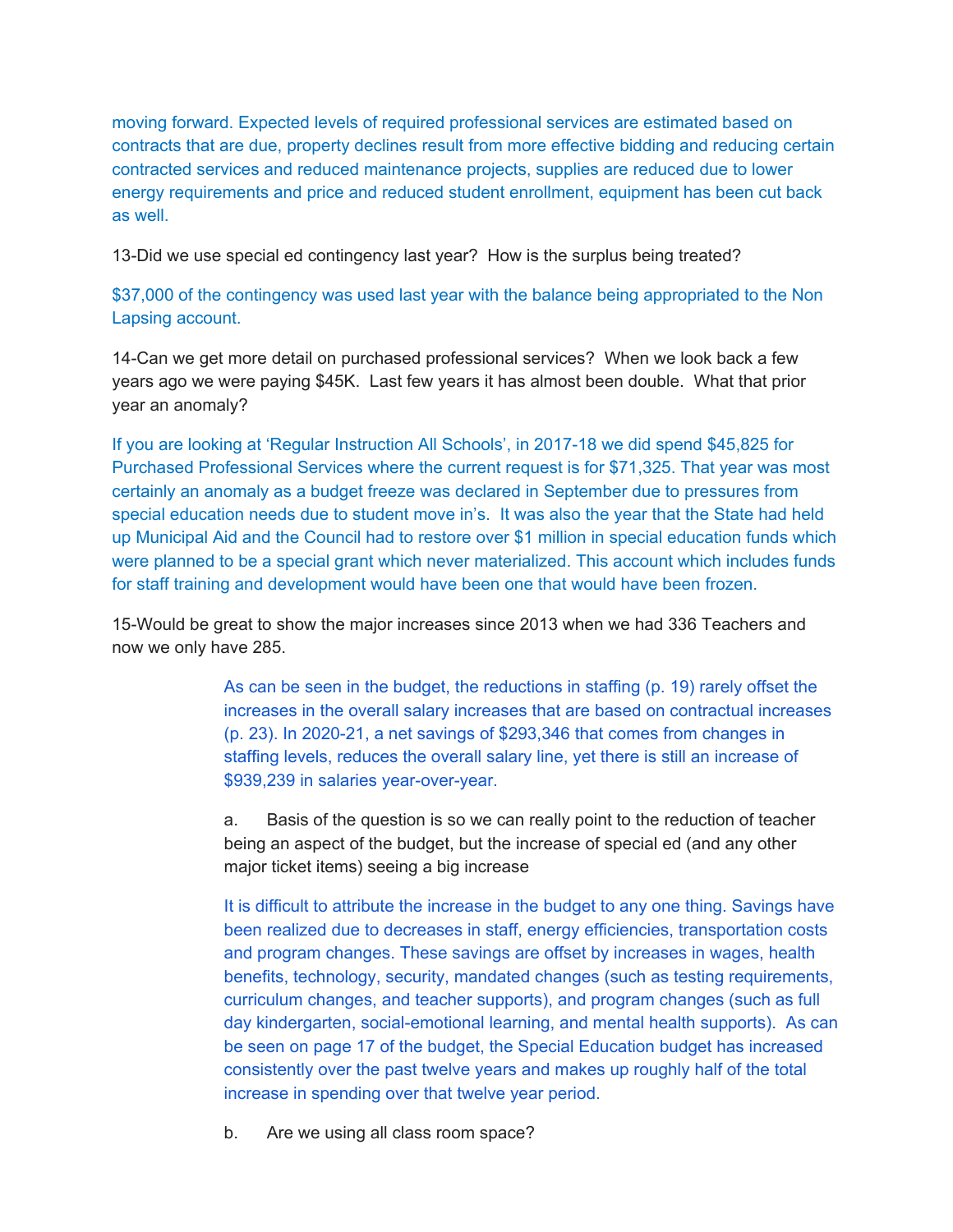No. While the elementary schools are increasing the use of classroom space as enrollment increases, Reed and the Middle School are seeing decreased use as the result of declining enrollment. Some elementary schools have more room for increases than others. The district has the challenge of accommodating a dynamic population in which peaks and troughs move through the buildings at different times. So, while Sandy Hook School has limited room for increased enrollment over the next five years, the high school is predicted to have space available over the longer term.

c. Were all of our rooms just overcrowded in 2010?

Both the educational requirements and the buildings have changed since 2010. The new Sandy Hook School has fewer classrooms, and the high school has a new addition. The district has added full day kindergarten, doubling the need for kindergarten classrooms, the state has mandated testing that requires computer rooms, and special education needs have increased.

16-What are Middlegates biggest needs? I know this is a broad question, but it is one of our oldest buildings, but also has the second largest student population on the elementary side. The CIP only had Windows as a major concern. Just wondering what are the other issues

On page 166 you can find a number of needs that have been identified for completion over the next five years. Emergency issues are taken care of as they occur.

17-Why is middle gate taking away a teacher in the  $3<sup>rd</sup>$  grade and raising the average class size to 25?

The decision to remove a staff member results in a need at Kindergarten level (+1 FTE) due to the enrollment there and the class size guidelines to stay within 15-18 students. While the 3rd grade is at the peak of the guideline, adding an additional teacher would reduce the average to 18.5 students. Our guidelines need to have meaning, and sometimes certain classes within a grade level might reach the top of the guideline.

As we emphasized throughout the budget process and what is implied in our class size policy, appropriate class sizes are not only about numbers. In one case in the last year, we kept a 3rd grade cohort smaller at Middle Gate due to the number of SPED and 504 students and that smaller class moved to 4th grade as well. We make decisions about class size around the population and their needs - often even more important than the number of students.

18-Do you have participation numbers for the clubs and sports in the middle and reed schools? Are all those programs worth it? When was the last time we evaluated the return?

Yes. These programs are worth the effort and financing since these are part of the educational experience that we are committed to providing our students. Our intermediate and MS students need to feel part of a community and a sense of belonging. Being involved in athletics, clubs,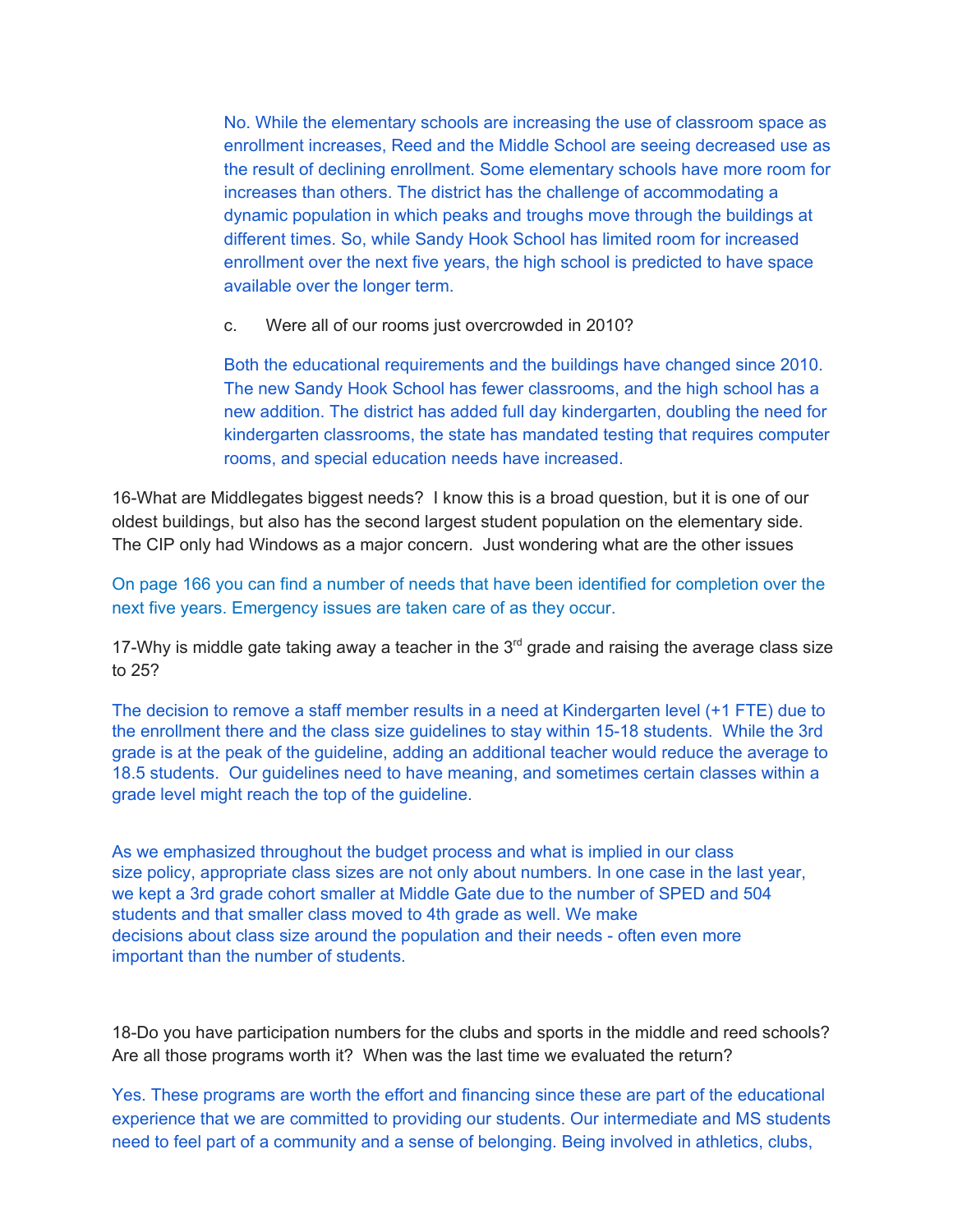and after school activities supports this goal. All lessons are not merely learned in a classroom. Students learn teamwork, collaboration, communication, creativity, decision making and technological skills through clubs and sports. Most middle schools in the state support extra-curricular sports and activities. The cost for each school is as follows:

MS = \$ 96,083

RIS = \$35,000

Newtown Middle School has a wide variety of afterschool activities that try to meet the interests of our students. Providing opportunities for students to make connections to their school is critical especially during the middle school years. There are a number of activities that not only provide this opportunity for connection but also offer an activity that enhances the school community and great Newtown community as well. These include: Student Council, our award winning Literary Magazine, Yearbook and Interact Club. Over the years the Middle School has eliminated those activities that have had low participation rates. New clubs/activities/sports have been started as well, these include but are not limited to: CrossCountry, Unified Sports, Gaming Club, Technology Club, Robotics and Debate Club.

**The charts below identify participation rates in clubs and activities across RIS and NMS.**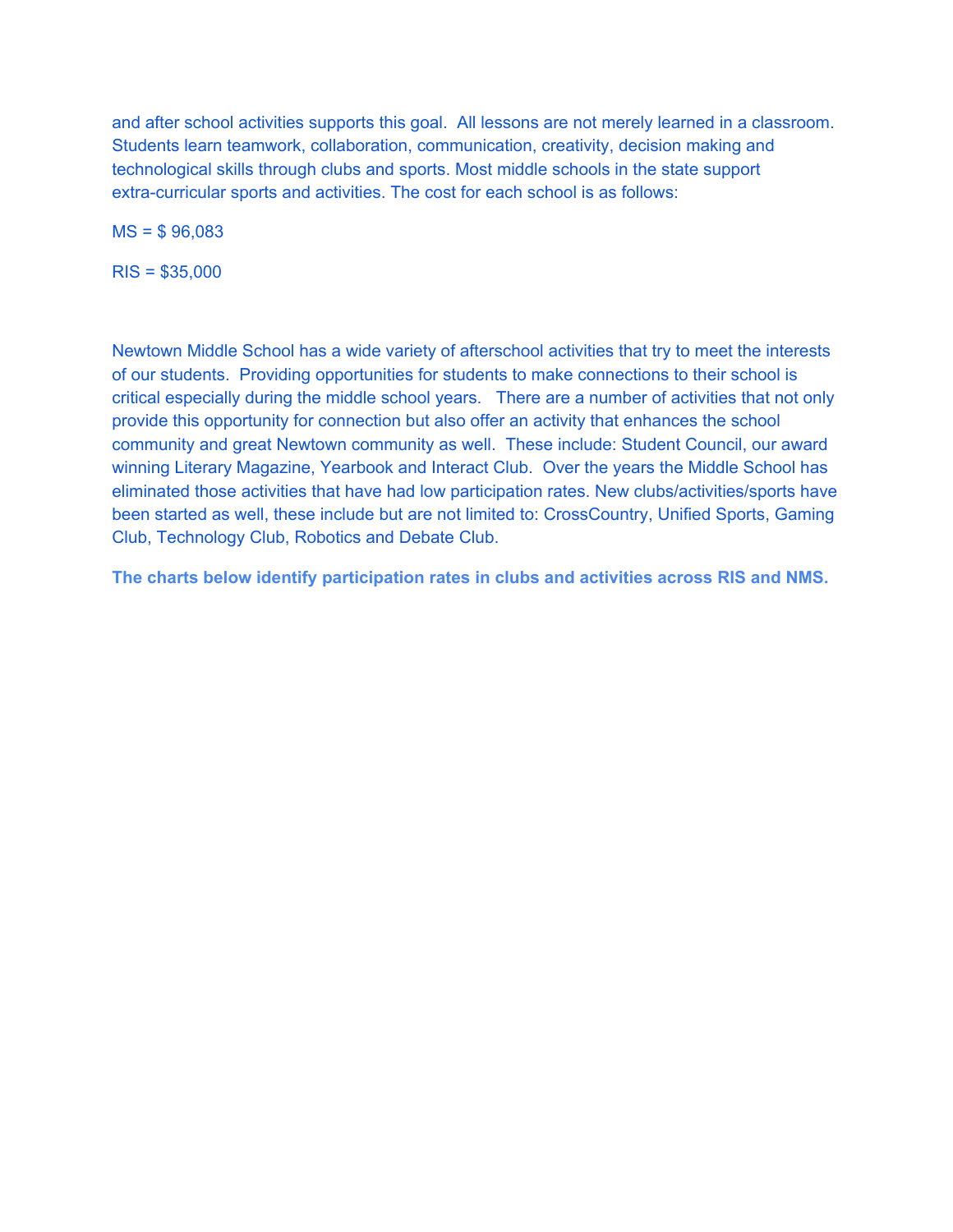# **RIS Clubs 2019-20**

| Activity                  |     |                                          |
|---------------------------|-----|------------------------------------------|
| American Sign Language    | 17  |                                          |
| <b>Bucket Band</b>        | 55  |                                          |
| Chamber Orchestra         | 17  |                                          |
| Chess Club                |     | Low enrollment/will be offered in Spring |
| Citizens Science Club     |     | Low enrollment/will be offered in Spring |
| Comic Drawing Club Fall   | 17  |                                          |
| Comic Drawing Club Spring |     | Will be offered in Spring                |
| Computer Fall             | 17  |                                          |
| Drama                     | 165 | Includes cast and crew                   |
| <b>Flag Football</b>      | 36  |                                          |
| Floor Hockey/Bball        | 28  |                                          |
| French                    | 25  |                                          |
| Garden Club Fall          | 20  |                                          |
| Garden Club Spring        |     | Will be offered in Spring                |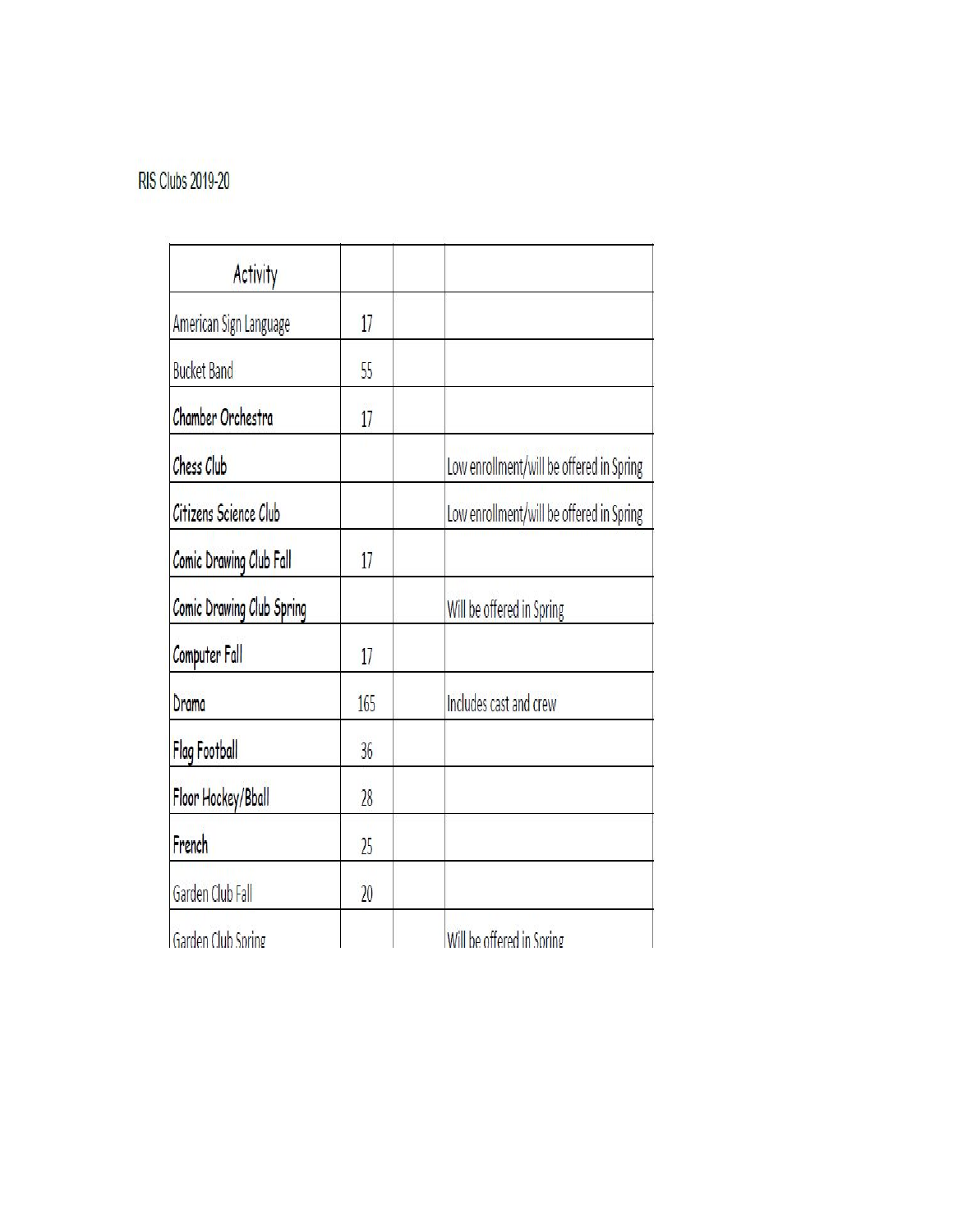| <b>Activity</b>                           | # of Student |
|-------------------------------------------|--------------|
| JV Boys Basketball                        | $12 - 15$    |
| JV Girls Basketball                       | $12 - 15$    |
| Varsity Boys Basketball                   | $10-12$      |
| Varsity Girls Basketball                  | $10-12$      |
| Boys Baseball & Assistant Baseball Coach  | $12 - 14$    |
| Girls Softball & Assistant Softball Coach | $12 - 14$    |
| <b>Basketball Scheduling</b>              | n/a          |
| Baseball/Softball Scheduling              | n/a          |
| Intramurals Ski/Snowboard Club            | 68           |
| <b>Intramurals Zero Hour PE</b>           | $10-15$      |
| <b>Intramurals Floor Hockey</b>           | $12 - 15$    |
| <b>Student Council</b>                    | $20 - 25 +$  |
| Yearbook                                  | $10 - 20$    |
| Jazz Band Director                        | 23-40        |
| Lit Magazine                              | $10 - 25$    |
| Chamber Orchestra                         | 25           |
| Robotics                                  | $13 - 23$    |
| Interact                                  | $6 - 10$     |
| Math Team                                 | 30-40        |
| Gaming Club                               | 20-30        |
| Piñata Club                               | 12-20        |
| <b>Technology Club</b>                    | $10 - 30$    |
| Art Club NMS                              | 40           |
| <b>Cross Country Coaches</b>              | $50 - 60$    |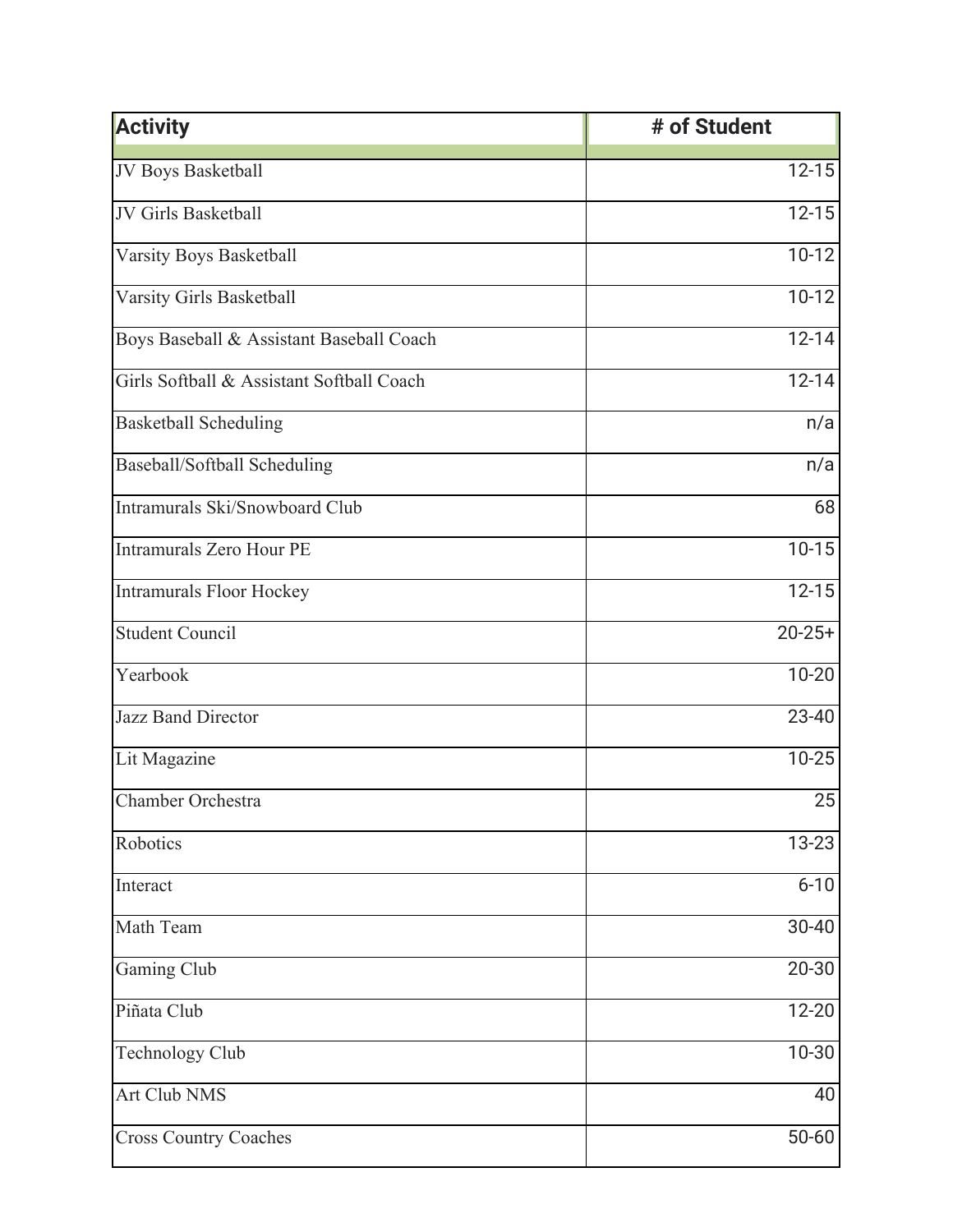| UNIFIED Soccer, Volleyball and Basketball Coach & |           |
|---------------------------------------------------|-----------|
| <b>Assistant Coach</b>                            | $20 - 30$ |
|                                                   |           |
| Debate Club *NEW*                                 | $20 - 30$ |
|                                                   |           |

19 - What is the balance in the high school parking passes account? The past 4 years they have only been using half of what's collected.

Currently, the balance is \$81,000. This account has been used for unanticipated needs at the high school, including signage, fencing, guard shack, and other maintenance opportunities. For example, we have used the account for cameras, as well as maintenance to the guard shack arms and guardrails.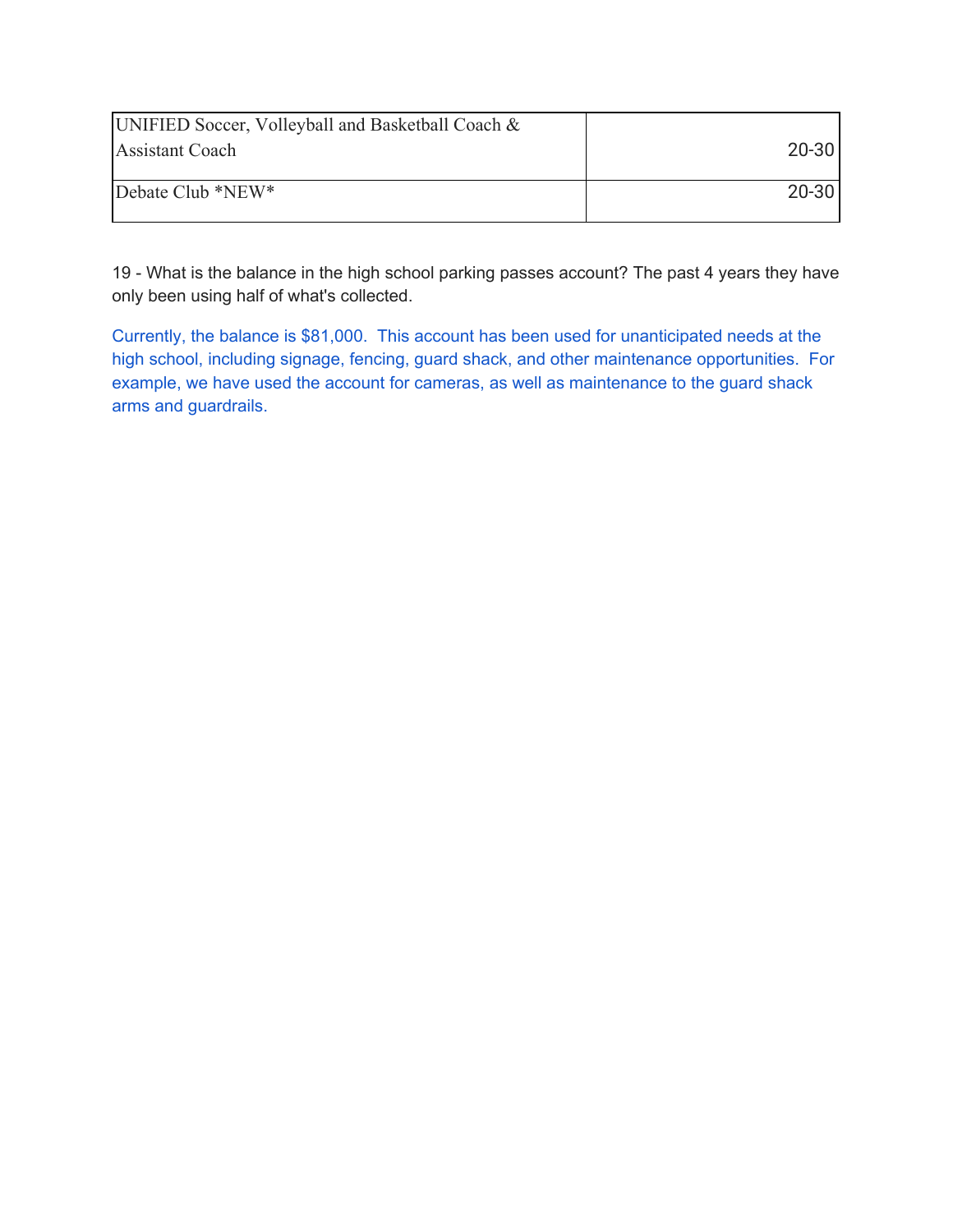## **RESOLUTION ADOPTED BY THE NEWTOWN BOE 3/20/2018**

WHEREAS, The Board of Education has included a line item in the budget for Special Education Contingency; and

WHEREAS, The Board of Education recognizes that guidelines for the use of such monies should be specified; and

WHEREAS, The Board of Education policy for the Non-lapsing Education Fund, P3171.1, addresses the education non-lapsing account without addressing Special Education Contingency; therefore be it

RESOLVED, That the Special Education Contingency line item be used for unforeseen Special Education expenses that may result from students moving into the district, from court placements, from DCYS, from mediated settlements, and changes to IEPs; and be it further

RESOLVED, That the Special Education Contingency line item be used to cover additional costs that are expected to exceed the Special Education budget in total; and be it further

RESOLVED, That the Special Education Contingency line item be available for expense overages as presented to the BOE; for tuition, transportation, teachers, paraeducators, BT's, BCBA, professional services, specialized services, equipment, supplies and materials, or any other expenses required by a student's IEP; and be it further

RESOLVED, That this line item only be used for Special Education purposes for expenditures so noted above; and be it further

RESOLVED, That the Board of Education request of the Board of Finance that any balance in the Special Education Contingency line at the end of the fiscal year be deposited in the non-lapsing education fund and be designated for Special Education purposes, and that these monies retain the Special Education designation within the account; and be it further

RESOLVED, That prior to any expenditure from the non-lapsing account, the Board of Education will vote to authorize such spending, and the Board will expend these funds for such previously designated purpose except under extraordinary or emergency circumstances.